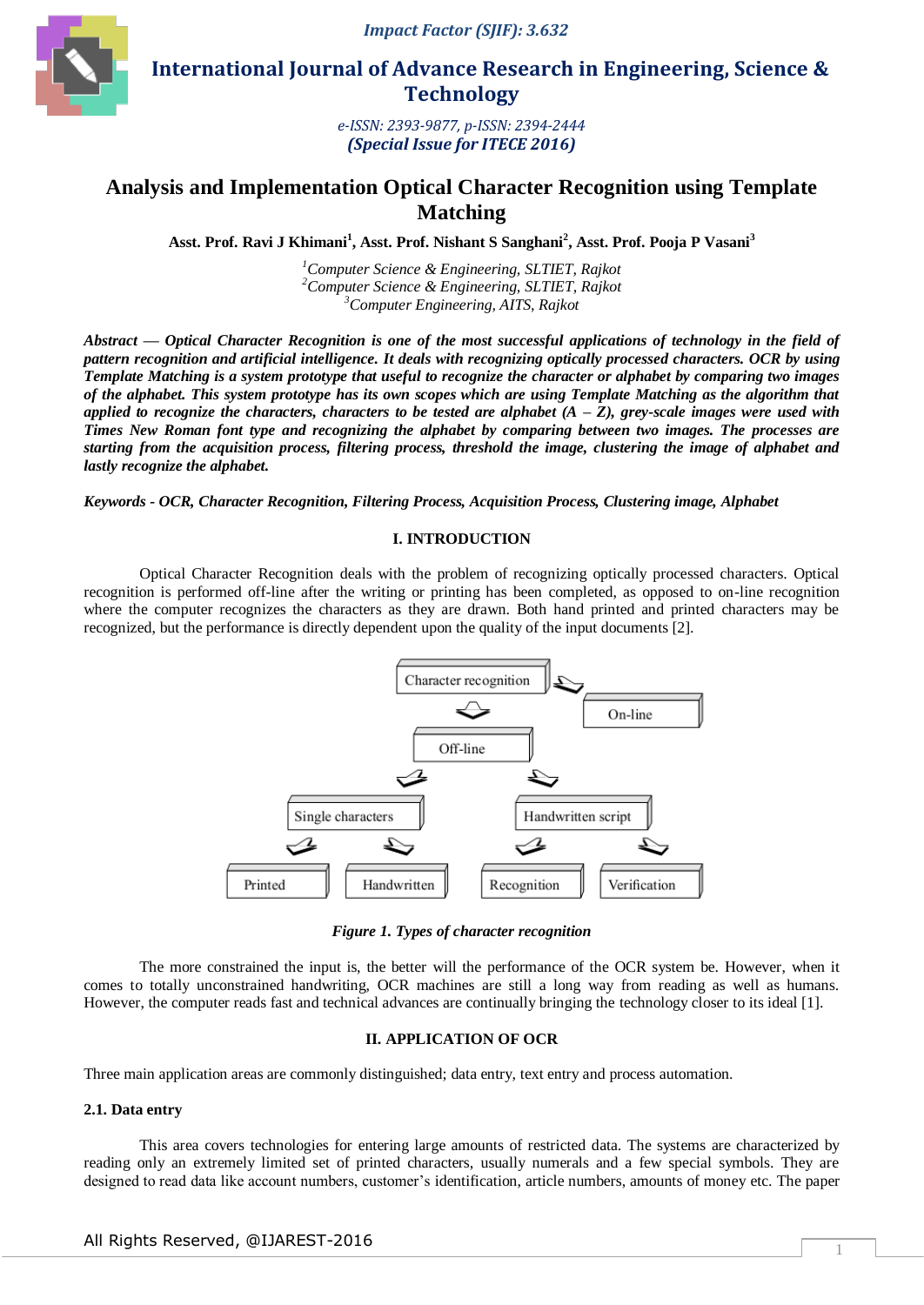formats are constrained with a limited number of fixed lines to read per document. These systems are specially designed for their applications and prices are therefore high [8]

### **2.2. Text entry**

The second branch of reading machines is that of page readers for text entry, mainly used in office automation. Here the restrictions on paper format and character set are exchanged for constraints concerning font and printing quality. The reading machines are used to enter large amounts of text, often in a word processing environment. However, under controlled conditions the single character error and reject rates are about 0.01% and 0.1% respectively. The reading speed is typically in the order of a few hundred characters per second [5].

#### **2.3. Process Automation**

Within this area of application the main concern is not to read what is printed, but rather to control some particular process. This is actually the technology of automatic address reading for mail sorting. Hence, the goal is to direct each letter into the appropriate bin regardless of whether each character was correctly recognized or not. The general approach is to read all the information available and use the postcode as a redundancy check [4].

### **III. COMPONENTS OF OPTICAL CHARACTER RECOGNITION**

A typical OCR system consists of several components. In figure 1.2 a common setup is illustrated. The first step in the process is to digitize the Analog document using an optical scanner. When the regions containing text are located, each symbol is extracted through a segmentation process. The extracted symbols may then be pre-processed, eliminating noise, to facilitate the extraction of features in the next step.



*Figure 2. Components of OCR*

The identity of each symbol is found by comparing the extracted features with descriptions of the symbol classes obtained through a previous learning phase. Finally contextual information is used to reconstruct the words and numbers of the original text. In the next sections these steps and some of the methods involved are described in more detail [3].

#### **3.1. Optical scanning**

Through the scanning process a digital image of the original document is captured. optical scanners generally consist of a transport mechanism plus a sensing device that converts light intensity into gray-levels. Printed documents usually consist of black print on a white background. Hence, when performing OCR, it is common practice to convert the multilevel image into a bi-level image of black and white. Often this process, known as Thresholding, is performed on the scanner to save memory space and computational effort. Thresholding has best methods which can vary threshold over local properties of documents like contrast and brightness. However, such methods usually depend upon a multilevel scanning of the document which requires more memory and computational capacity. Therefore such techniques are seldom used in connection with OCR systems, although they result in better images [6][7].

#### **3.2. Location and segmentation**

Segmentation is a process that determines the constituents of an image. It is necessary to locate the regions of the document where data have been printed and distinguish them from figures and graphics. It is applied to text, segmentation is the isolation of characters or words from the images, logos, etc. This technique is easy to implement, but problems occur if characters touch or if characters are fragmented and consist of several parts. it has four groups like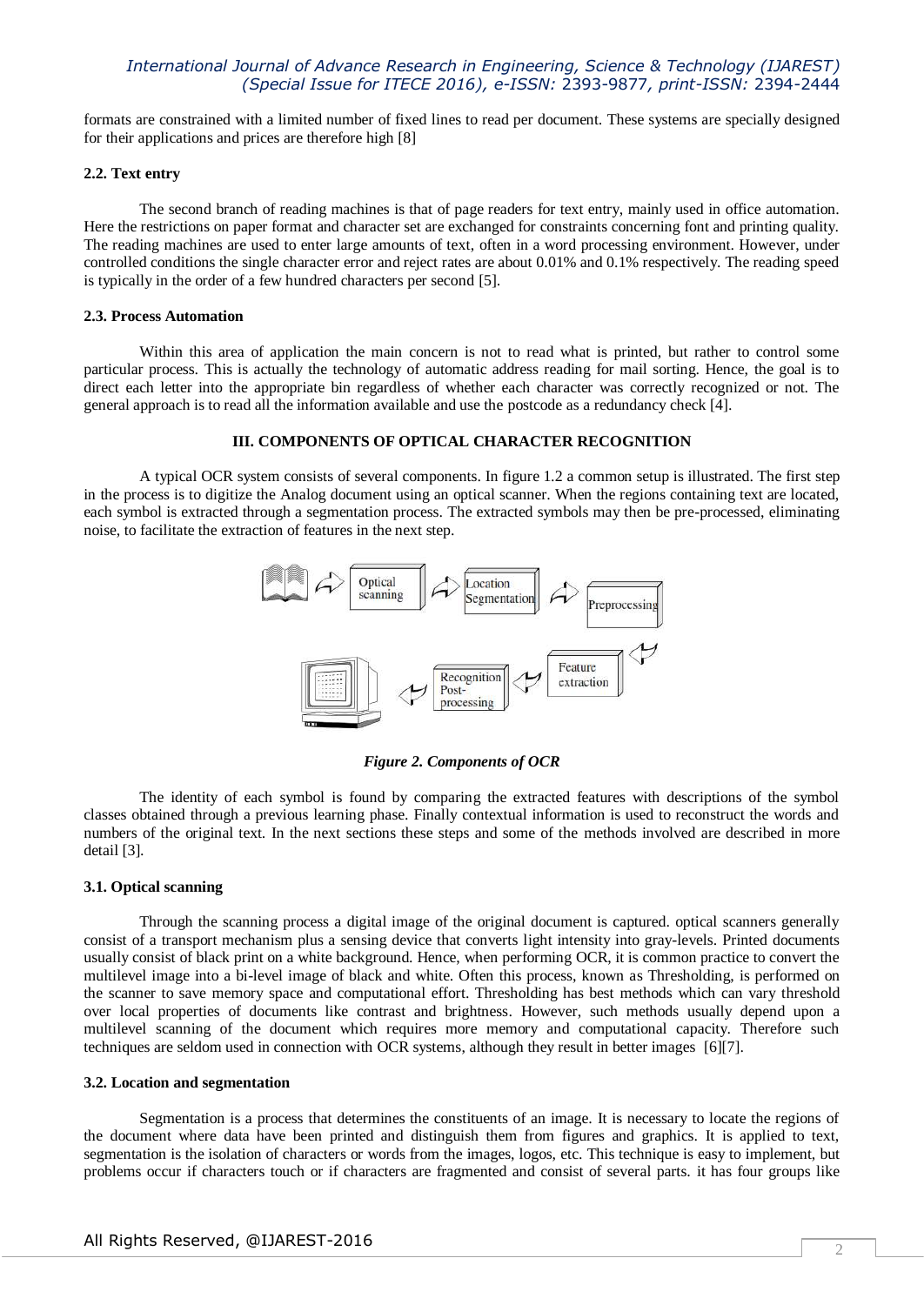extraction from touching and fragmented characters, distinguishing noise from text, mistaking graphics for text and mistaking text for graphics [6][7].

#### **3.3. Pre-processing**

The image resulting from the scanning process may contain a certain amount of noise. Depending on the resolution on the scanner and the success of the applied technique for Thresholding, the characters may be smeared or broken, can be eliminated by using a pre-processor to smooth the digitized characters. Two methods, Filling eliminates small breaks, gaps and holes in the digitized characters, while thinning reduces the width of the line. In addition to smoothing, pre-processing usually includes normalization. The normalization is applied to obtain characters of uniform size, slant and rotation. To be able to correct for rotation, the angle of rotation must be found. [1]

### **3.4. Feature extraction**

The objective of feature extraction is to capture the essential characteristics of the symbols, and it is generally accepted that this is one of the most difficult problems of pattern recognition. The most straight forward way of describing a character is by the actual raster image. Another approach is to extract certain features that still characterize the symbols, but leaves out the unimportant attributes. The techniques for extraction of such features are often divided into three main groups, where the features are found from: The distribution of points, Transformations and series expansions, Structural analysis [9].

#### **3.5. Classification**

The classification is the process of identifying each character and assigning to it the correct character class. In the following sections two different approaches for classification in character recognition are discussed. First decisiontheoretic recognition is treated. These methods are used when the description of the character can be numerically represented in a feature vector. Another is pattern characteristics derived from the physical structure of the character which are not as easily quantised. In these cases the relationship between the characteristics may be of importance when deciding on class membership, known as Structural Method [10].

#### **3.6. Post Processing**

Post Processing includes Grouping and Error Detection and Correction. In first, The result of plain symbol recognition on a document is a set of individual symbols. Instead we would like to associate the individual symbols that belong to the same string with each other, making up words and numbers. The process of performing this association of symbols into strings, is commonly referred to as grouping. The grouping of the symbols into strings is based on the symbols' location in the document. Symbols that are found to be sufficiently close are grouped together. And in second, Up until the grouping each character has been treated separately, and the context in which each character appears has usually not been exploited. However, in advanced optical text recognition problems, a system consisting only of singlecharacter recognition will not be sufficient. Even the best recognition systems will not give 100% percent correct identification of all characters, but some of these errors may be detected or even corrected by the use of context. There are two main approaches, where the first utilizes the possibility of sequences of characters appearing together. This may be done by the use of rules defining the syntax of the word, by saying for instance that after a period there should usually be a capital letter [11].

# **IV. IMPLEMENTATION OF OCR WITH TEMPLATE MATCHING**

In template matching algorithm, we first define templates of alphabets and numbers in our context. Then we take image to read data. In which, first detect the strings line by line and then using the matching metric and recalculation of image size, we found match from the collection of alphabets, numbers and symbols. If match is not found, we simply repeat step until match is found up to the maximum metric.

# **4.1. Implementation steps**

The template-matching algorithm implements the following steps [7]:

- Firstly, the character image from the detected string is selected.
- After that, the image to the size of the first template is rescaled.
- After rescale the image to the size of the first template (original) image, the matching metric is computed.
- Then the highest match found is stored. If the image is not match repeat again the third step.
- The index of the best match is stored as the recognized character.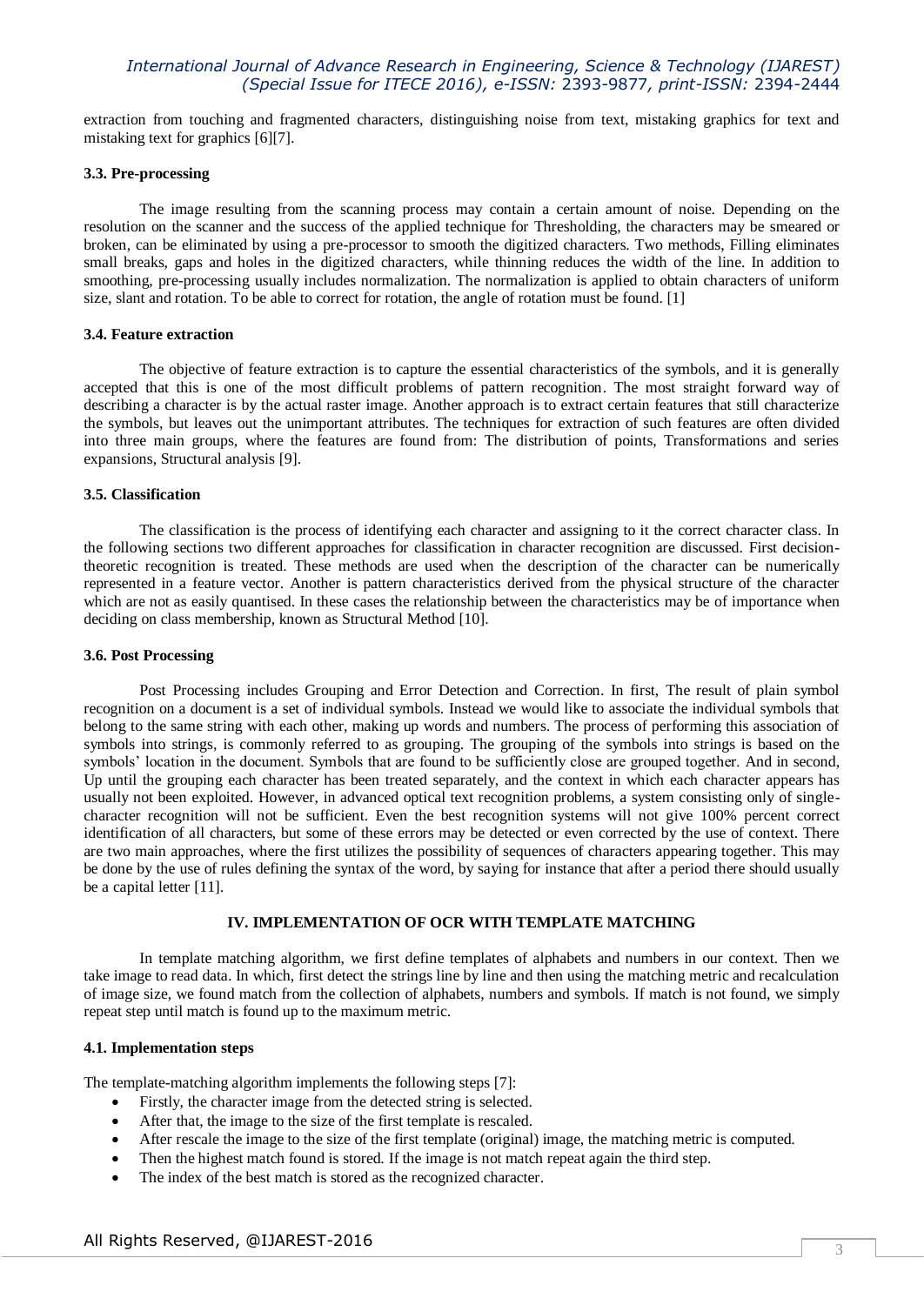# **4.2. Flowchart for template matching**



*Figure 3. Flowchart for implementation of Template Matching for OCR*

# **V. RESULTS**

# **5.1. Experiment one**

In first experiment, a gray scale image is given, all the text are clearly visible, so each character of whole string is recognized properly and generates output without any error.

| Admirt Society stationscoped                                                        |  |
|-------------------------------------------------------------------------------------|--|
| You are forever loved                                                               |  |
| though this life fadm                                                               |  |
| and all mortal bodi<br>You will forever be m<br>my immortal bett<br>my enduring fla |  |
| my guiding light<br>my compass rose                                                 |  |

*Figure 4. Experiment one*